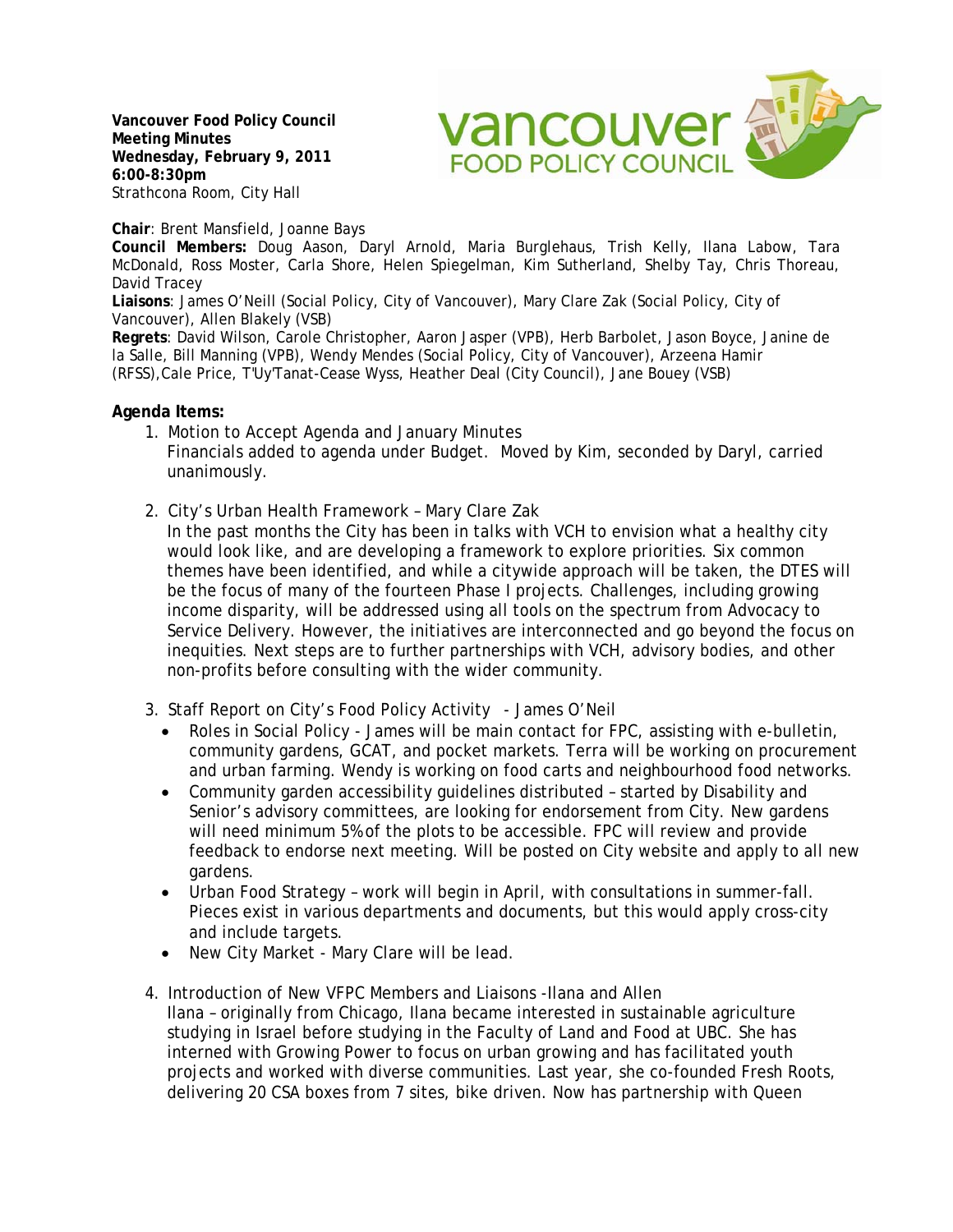Alexandra with mini urban farm and is talking with more schools. Would like to be a study case for RFP applicants to maintain Earth Tub.

Allen – is now retired, provides support to teachers and staff to further food initiatives. He was an active member of BCTF and NGO that helps Latin American unions to further develop their capacity. Allen is looking forward to learning more and becoming involved.

5. Presentation on Climate Change and Food Production in the Fraser Valley – Kim **Sutherland** 

Globally, food production must be made more sustainable while ending hunger and not depleting biodiversity. Land is being lost to urban development and degradation and food shortfalls are being forecasted. Irrigated land produces 40% of the food base on 17% of land. Many factors are responsible for price increases and the situation is precarious in many parts of the world, highlighting the importance of sound food and agricultural policies. Climate change is destabilizing production and is hard to predict. More irrigated land in BC is needed to meet consumption in BC. Of ALR land, very little is irrigated, most is rangeland. Fraser Valley is the most productive land base in Canada. Temperatures and rainfall are predicted to increase with climate change, but the Fraser Valley is fairly robust in face of this. Supply managed commodities ensure supply meets demand with limited excess. Green house and small fruits are also in high demand worldwide. Farming here is a good business, earning more than Canadian and urban counterparts. Many non-farm uses for ALR land is a challenge. Creating markets and local sourcing help, and the City must work directly with the Province on concerns and enhancements. Directly affects the health of Vancouver, and can increase resilience.

6. Update on 2010 Budget *Budget for 2010 distributed. Vancity statement of account for Food Secure Vancouver account also distributed.* 

Budget for 2011 is \$15,300. It was suggested that 2010 amounts be correlated with projected budget for the official year-end.

7. 2011 Work Plan and Budget

*Action plan distributed.* May be updated but not fully revised.

Carla - website. If website will be dynamic, suggests \$500 rather than current \$300. Trish - d*istributed Neighbourhood Food Network Document.* Support development of four new networks:  $4 \times $600 = $2400$ Two neighbourhood level food security summits: \$1000 + \$1500 =\$2500 Events tie into GCAT and will help identify food assets and gaps while providing the community with information and support.

Helen – working through GCAT to crosslink food and waste. Waste focus will be shifted to neighbourhood level, and will work with network of neighbourhood food networks. There is no budget request. Composting for FPC meetings is not available by the City.

Food Strategy - those interested in the Food Strategy should contact Brent. Objective is connected with all others so there is no budget needed, but it was recommended that some funds be put aside for contingency.